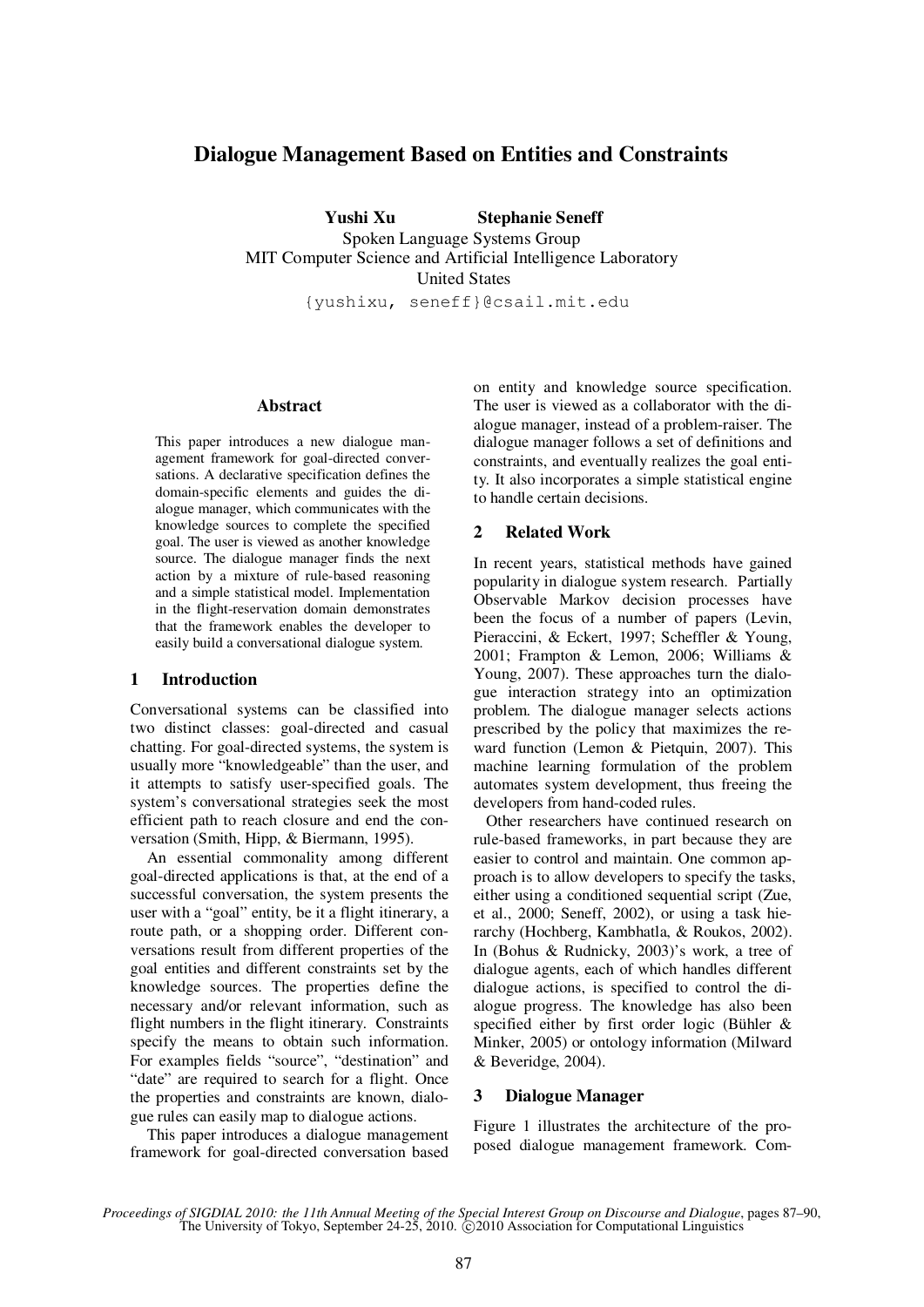munication with the dialogue manager (DM) is via "E-forms" (Electronic forms), which consist of language-independent key-value pairs. The language understanding and language generation components mediate between the DM and various knowledge sources (KS), including the user, to interpret the output from the KS and generate input that the KS can understand. Each KS handles one or more sub-domains. For example, a date/time KS can resolve a date expression such as "next Tuesday" to a unique date; a flight database can provide flight information. The KSes are provided by the developer. They can be local (a library) or external (a separate executable).

Within this architecture, the user is viewed as a special KS, who understands and speaks a natural language, so that the whole architecture is completely DM-centered, as shown in Figure 1. An external language understanding system parses the original input into an E-form, and an external language generation component converts the output E-form into the desired natural language. Each particular communication with the user is analogous to other communications with the various KSes. The user is always ranked the lowest in the priority list of the KSes, *i.e.*, only when other knowledge sources cannot provide the desired information does the DM try to ask the user.



For example, in the flight reservation system, suppose the DM first tries to determine the source airport. If there exists a KS that contains this user's home airport information, the DM will adopt it. If no other KS can provide the information, the DM asks the user for the departure city.

# **3.1 Entity-Based Specification**

Our framework uses an entity-based declarative domain specification. Instead of providing the action sequence in the domain, the developer provides the desired form of the goal entity, and the relationships among all relevant entities.

 The specification is decomposed into two parts. The first part is the declaration of the knowledge sources. Each KS may contain one or more subdomains, and an associated "nation" defines the language processing parameters.

 The second part is the entity type definition. For a particular domain, there is one goal entity type, and an arbitrary number of other entity types, *e.g.*, two entity types are defined in the flight reservation system: "itinerary" and "flight." The definition of an entity type consists of a set of members, including their names, types and knowledge domain. A logical expression states the conditions under which the entity can be regarded as completed; *e.g.*, a completed itinerary must contain one or more flights. The entity definition can also include optional elements such as comparative/superlative modifiers or customized command-action and task-action mappings, described in more detail later.

The entity-based specification has an advantage over an action-based specification in two aspects. First, it is easier to define all the entities in a dialogue domain than to list all the possible actions, so the specification is more compact and readable. Secondly, the completion condition and the KS's constraints capture the underlying motivation of the dialogue actions.



**Figure 2. The Main Loop of the DM.** 

#### **3.2 Dialogue Execution**

Similar to the Information-State-Update (Larsson & Traum, 2000) idea, the DM maintains an internal state space with all up-to-date information about the entities. It also keeps a task list tree with a root task "complete goal." In task execution, subtasks (child node) and/or subsequent (right sibling node) tasks are issued. Each time the left-most leaf task is executed, and when a task is completed, the DM checks all tasks and removes those that have been rendered obsolete.

 Ten basic tasks are pre-defined in the DM, including *complete\_entity*, *inquire\_ks*, and some other tasks related to entity manipulation. A *complete\_entity* task evaluates the completion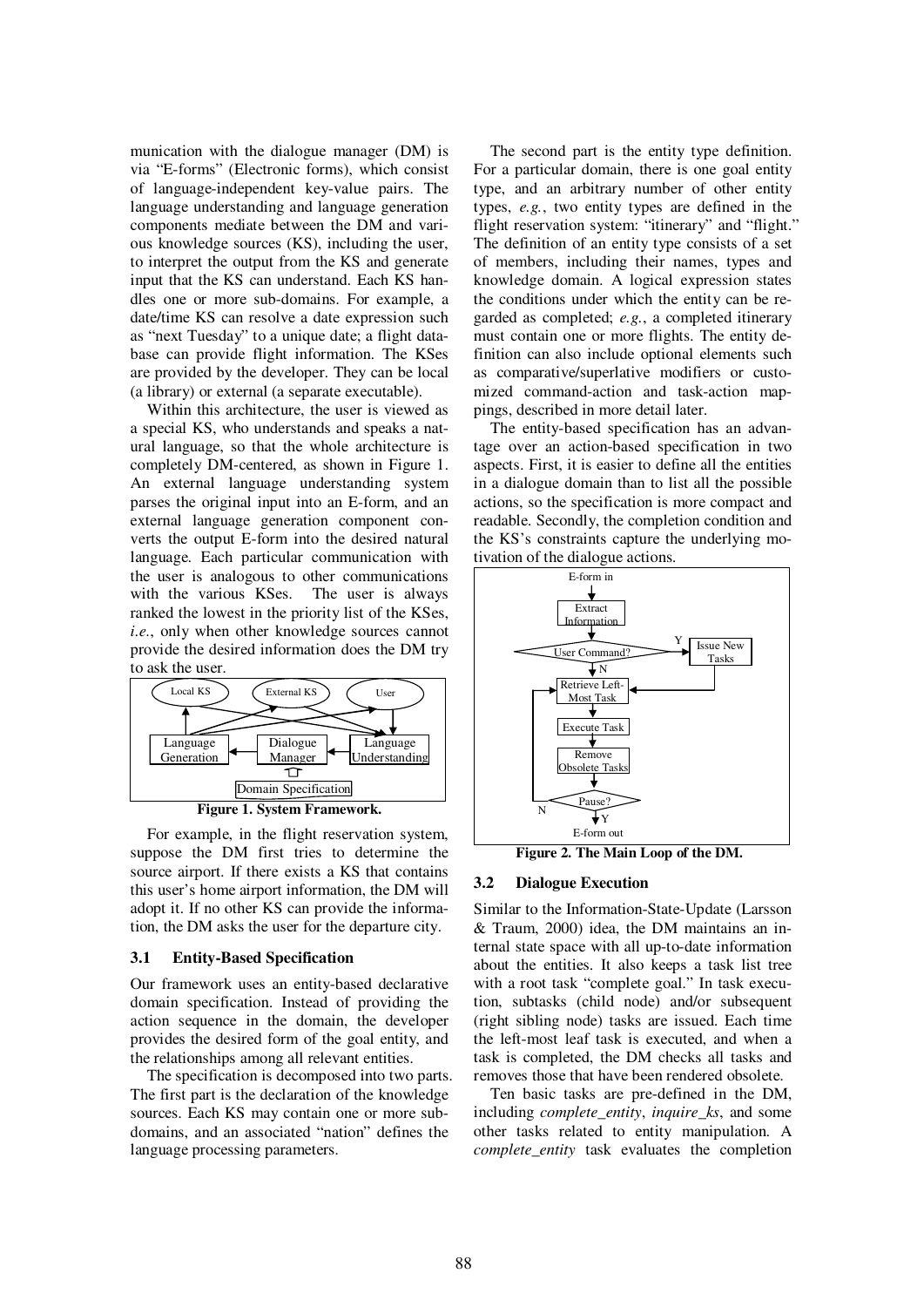conditions and issues appropriate tasks if they are unmet. An *inquire\_ks* task handles communication with the KSes, and issues subtasks if the query does not satisfy the constraints. A default action associated with each task can be replaced by customized task-action mappings if needed.

Figure 2 shows the main loop of the DM. The process loops until a "pause" is signaled, which indicates to await the user's spoken response. An example will be given in Section 4.

#### **3.3 Statistical Inference**

To cope with situations that rules cannot handle easily, the framework incorporates a simple statistical engine using a Space Vector Model. It is designed only to support inference on specific small problems, for example, to decide when to ask the user for confirmation of a task. Models are built for each of the inference problems. The output label of a new data point is computed by weighting the labels of all existing data by their inverse distances to the new data point.

 Equations (1) to (3) show the detailed math of the computation, where x is the new data point and  $d^j$  is the j-th existing data point.  $\alpha$  is a fading coefficient which ranges from 0 and 1. *β*, a correction weight, has a higher value for data points resulting from manual correction.  $\delta(\cdot)$  is 1 when the two inputs are equal and 0 otherwise.  $\sin(x)$ , *d)* defines the similarity between the new data point and the existing data point. Function *dis(*∙*)* indicates the distance for a particular dimension, which is specified by the developer. The weight for each dimension  $w_i$  is proportional to the count of distinct values of the particular dimension  $c(D_i)$  and the mutual information between the dimension and the output label.

$$
f(x) = \underset{y_i}{\text{argmax}} \sum_j \alpha_j \beta_j \text{sim}(x, d^j) \cdot \delta(f(d^j), y_i) \tag{1}
$$

$$
sim(x,d) = \begin{cases} \frac{1}{\sqrt{\sum_i w_i \cdot dis^2(x_i, d_i)}} & x \neq d \\ (2) & \end{cases}
$$

$$
\begin{array}{lll}\n\lambda & x = d \\
w_i \propto c(\mathbf{D}_i) H(\mathbf{D}_i, f(\mathbf{D}))\n\end{array} \tag{3}
$$

### **4 Implementation in Flight Domain**

The framework has been implemented in the flight reservation domain. A grammar was used to parse the user's input, and a set of generation rules was used to convert the DM's output Eform into natural language (Seneff, 2002). Two local KSes are utilized: one resolves complex date and time expressions, and one looks up airport/city codes. A local simulated flight DB will be replaced by a real external one in the future.

 Figure 3 illustrates the logic of the flight reservation domain. The database has two alternative sets of conjunctive constraints "destination & source & date" and "flight# & date". Two entity types are defined. The itinerary entity type contains a list of flights, a number of expected flights and a price, with completion condition "#flights  $> 0$ ". The flight entity type contains members: flight number, date, source, destination, *etc.*, with completion condition "flight# & date".

 Table 1 illustrates dialogue planning. In the execution of *flight.complete\_entity()*, the DM determines that it needs a flight number according to the entity's completion condition. However, a destination is required to search the flight DB. No other KS offers this information, so the system turns to the user to ask for the destination.

 The statistical engine currently supports inference for two problems: whether the execution of a task requires the user's confirmation, and whether the pending list is in focus.

 Several customized task actions were defined for the domain. For example, after adding the first flight, a customized task action will automatically create a return flight with appropriate source and destination, unless a one-way trip has been indicated. The implementation of the customized task actions required only about 550 lines of code.

| User: I want a flight to Chicago              |
|-----------------------------------------------|
| create itinerary                              |
| itinerary.complete entity()                   |
| itinerary.add_entity(:flights)                |
| create flight                                 |
| flight.complete entity()                      |
| flight.fill_attribute(flight#)                |
| inquire_ks(flight_db, flight#)                |
| flight.fill_attribute(destination)            |
| inquire_ks(user, destination)                 |
| System: What city does the flight leave from? |

**Table 1. An example of the system's reasoning process. Shaded lines denote statistical decisions.**

# **5. Preliminary Evaluation**

We conducted a preliminary evaluation with a simulated flight database and a simulated user model. The statistical inference model was trained with 210 turns from 18 conversations. A personality-based user simulator creates random scenarios and simulates user utterances using a probabilistic template-based method. In 50 conversations between the simulated user and the DM, the average number of turns was 14.58, with a high standard deviation of 8.2, due to the variety of the scenario complexity and personalities of the simulator users. Some simulated users